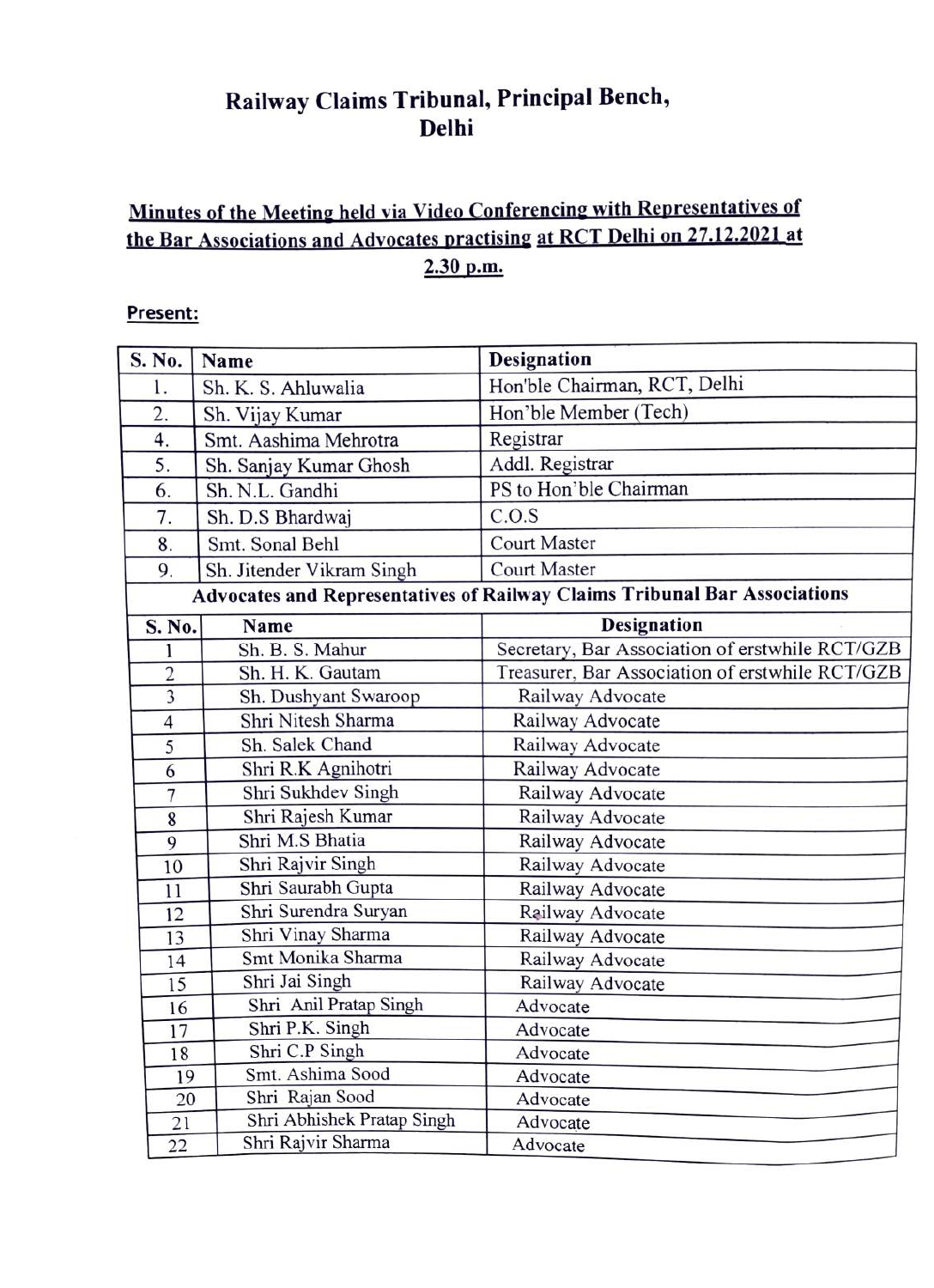| 23 | Shri Prashant Sisodia | Advocate           |  |
|----|-----------------------|--------------------|--|
| 24 | Shri Anuj Mahur       | Advocate           |  |
|    |                       | PO Office          |  |
|    | Sh. Rajendra Kumar    | Presenting Officer |  |

- 1. A meeting was organized under the Chairmanship of Hon'ble Mr. Justice K.S Ahluwalia, Chairman, RCT on 27.12.2021 with the members of Bar Associations and advocates practicing at RCT, Delhi. The agenda of the meeting was to decide on the future course of action with regard holding of Court proceedings, particularly in evidence matters, in view of the advisory issued on 22.12.21 for District Courts at Delhi to hold proceedings in staggered manner on account of sudden rise in Covid-19/Omicron cases.
- 2 The meeting commenced with the Hon'ble Chairman, RCT, extending a warm welcome to all the participants.
- 3 Registrar, RCT gave a short brief about the agenda of the meeting and requested representatives of Bar Association to express their views on the matter.
- 4. The applicant side advocates, which mainly included Shri B.S Mahur, Smt. Ashima Sood, Shri P.K Singh, Shri C.P Singh and Shri H.K. Gautam were of the view that due to the threat looming over the possible widespread of new variant Omicron (Covid-19) cases in the days to come, effective steps should be taken so as to curtail movement of litigants/deponent witnesses coming for evidence in the Benches of the Tribunal at Delhi. It was impressed upon them that in view of the advisory issued for District Courts, daily proceedings need to be held in staggered manner which can include listing of lesser number of evidence cases before both the Benches. Advocates from the side of respondent, which mainly included Shri Dushyant Swaroop, Shri M.S Bhatia and Shri R.K. Agnihotri expressed a similar view and concern and added that double vaccination status of witnesses/litigants be ensured at the time of entry into the premises of the Tribunal.